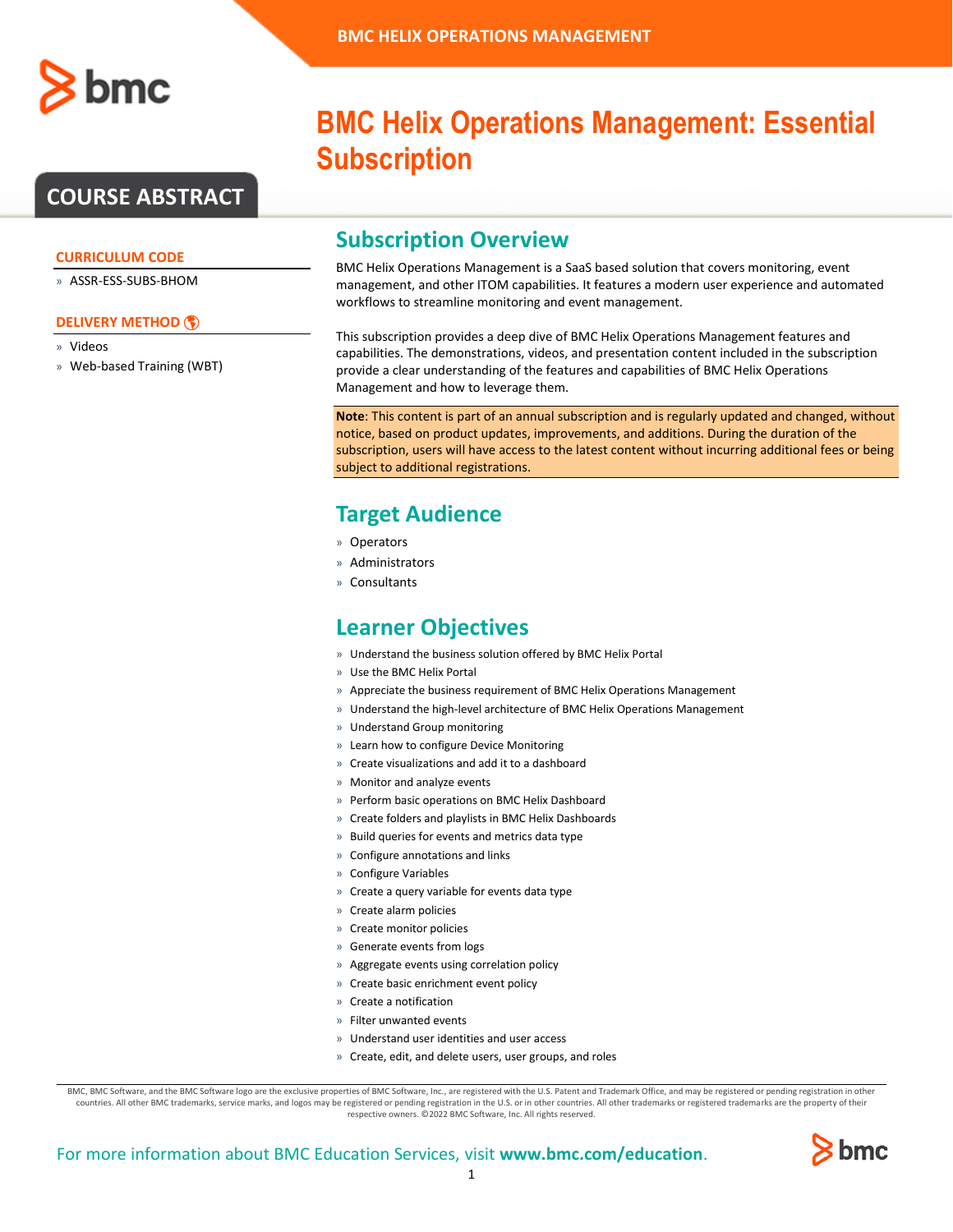

## **COURSE ABSTRACT**

#### **SUBSCRIPTION ACTIVITIES**

» Web-based training

#### **CERTIFICATION PATH**

NA

#### **REFERENCE LINKS**

Explore the following links to learn more about BMC Helix Operations Management learning path and subscription options.

- » **[Learning Path](https://www.bmc.com/education/courses/bmc-helix-monitor-training.html)**
- » **[Subscription Home Page](https://www.bmc.com/education/courses/helix-operations-management-enterprise-education-subscription.html)**
- » **[Graphical Learning Path](https://www.bmc.com/content/dam/bmc/education/Graphic_Learning_Path_BHOM.pdf)**

## **Offerings**

| Sr.<br>No.     | <b>Course Title</b>                                                                       | <b>Description</b>                                                                                                                                                                                                                                                                                                                                                                                                                                 | <b>Duration</b><br>(mins) | <b>SPT</b> | <b>WBT</b>   | <b>CERT</b> |
|----------------|-------------------------------------------------------------------------------------------|----------------------------------------------------------------------------------------------------------------------------------------------------------------------------------------------------------------------------------------------------------------------------------------------------------------------------------------------------------------------------------------------------------------------------------------------------|---------------------------|------------|--------------|-------------|
| $\mathbf{1}$   | <b>BMC Helix Portal: Overview</b><br>(WBT)                                                | <b>BMC Helix Portal is a SaaS solution with</b><br>built-in common services on a<br>microservices-based architecture and a<br>set of integrated BMC Helix products<br>from a single, unified view for an<br>improved end-user experience.<br>In this course, the learners will be guided<br>on how to access BMC Helix Portal,<br>understand user access, and become<br>familiar with various functional areas of<br>the BMC Helix Portal Console. | 30                        |            | ✓            |             |
| $\overline{2}$ | <b>BMC Helix Operations</b><br>Management: Overview (WBT)                                 | This course introduces the learners to<br>features and benefits of BMC Helix<br>Operations Management. In addition,<br>the course provides an overview of BMC<br><b>Helix Operations Management console</b><br>and its tabs.                                                                                                                                                                                                                       | 25                        |            | $\checkmark$ |             |
| 3              | <b>BMC Helix Operations</b><br>Management: Fundamentals<br><b>Device Monitoring (WBT)</b> | This course provides an overview of<br><b>Devices and Device Monitoring. In</b><br>addition, the course demonstrates the<br>steps to access the Devices page in BMC<br><b>Helix Operations Management Console.</b>                                                                                                                                                                                                                                 | 20                        |            | $\checkmark$ |             |
| 4              | <b>BMC Helix Operations</b><br>Management: Fundamentals<br>Groups (WBT)                   | This course provides an overview of<br>groups for devices and entities. In<br>addition, the course enables learners to                                                                                                                                                                                                                                                                                                                             | 20                        |            | $\checkmark$ |             |

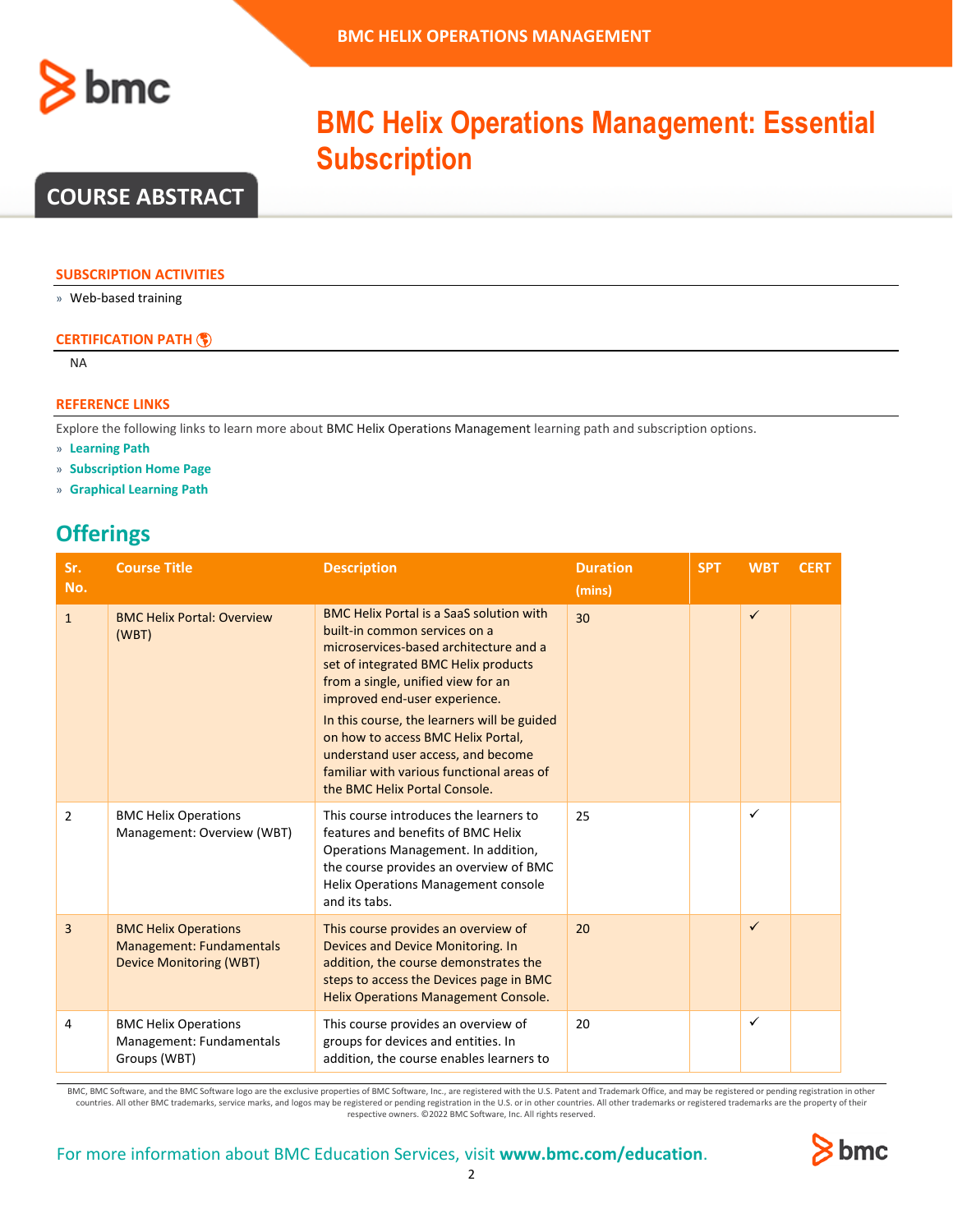

## **COURSE ABSTRACT**

| Sr.            | <b>Course Title</b>                                                                                       | <b>Description</b>                                                                                                                                                                                                                                                                                                                                                                                                                                                                                                                                                                                                                                                                                        | <b>Duration</b> | <b>SPT</b> | <b>WBT</b>   | <b>CERT</b> |
|----------------|-----------------------------------------------------------------------------------------------------------|-----------------------------------------------------------------------------------------------------------------------------------------------------------------------------------------------------------------------------------------------------------------------------------------------------------------------------------------------------------------------------------------------------------------------------------------------------------------------------------------------------------------------------------------------------------------------------------------------------------------------------------------------------------------------------------------------------------|-----------------|------------|--------------|-------------|
| No.            |                                                                                                           |                                                                                                                                                                                                                                                                                                                                                                                                                                                                                                                                                                                                                                                                                                           | (mins)          |            |              |             |
|                |                                                                                                           | access the Groups page and Groups<br>Details page in BMC Helix Operations<br>Management console.                                                                                                                                                                                                                                                                                                                                                                                                                                                                                                                                                                                                          |                 |            |              |             |
| 5              | <b>BMC Helix Operations</b><br><b>Management: Fundamentals Log</b><br><b>Analytics (WBT)</b>              | This course provides an overview of BMC<br>Helix Log Analytics. After completing the<br>course, the learners will be able to<br>access BMC Helix Log Analytics and<br>identify the roles associated with it. In<br>addition, the leaners will be able to filter<br>data to be analysed, create visualization,<br>add it to a dashboard, and access saved<br>objects.                                                                                                                                                                                                                                                                                                                                      | 25              |            | $\checkmark$ |             |
| 6              | <b>BMC Helix Operations</b><br>Management: Fundamentals<br><b>Event Processing and Analytics</b><br>(WBT) | This course introduces the learners to<br>event monitoring and event analysis.<br>After completing this course, the<br>learners will be able to perform basic<br>event monitoring tasks, such as<br>accessing events, customizing event list<br>display preference, setting event<br>preferences, and filtering events. In<br>addition, the learners will be able to<br>analyze an event cluster.                                                                                                                                                                                                                                                                                                         | 30              |            | ✓            |             |
| $\overline{7}$ | <b>BMC Helix Dashboards: Overview</b><br>(WBT)                                                            | <b>BMC Helix Dashboards is a SaaS service</b><br>on the BMC Helix Portal that can be used<br>to create interactive dashboards for your<br>environment. It offers unified reporting<br>and gives you a consolidated view of<br>data from applications across your<br>environment. You can easily create,<br>export, and share interactive dashboards<br>with users within or outside your<br>environment.<br>In this course, the learners will be guided<br>on how to access BMC Helix Dashboards,<br>cross-launch it from various applications,<br>understand the concept of dashboards,<br>panels, and playlists. Also, the multiple<br>options for sharing and scheduling<br>reports will be explained. | 60              |            | $\checkmark$ |             |
| 8              | <b>BMC Helix Operations</b><br>Management: Fundamentals<br>Working with Dashboards (WBT)                  | This course introduces the learners to<br>configure panels and queries in<br>dashboards. After completing this<br>course, the learners will be able to build<br>queries for events and metric data types,                                                                                                                                                                                                                                                                                                                                                                                                                                                                                                 | 60              |            | $\checkmark$ |             |

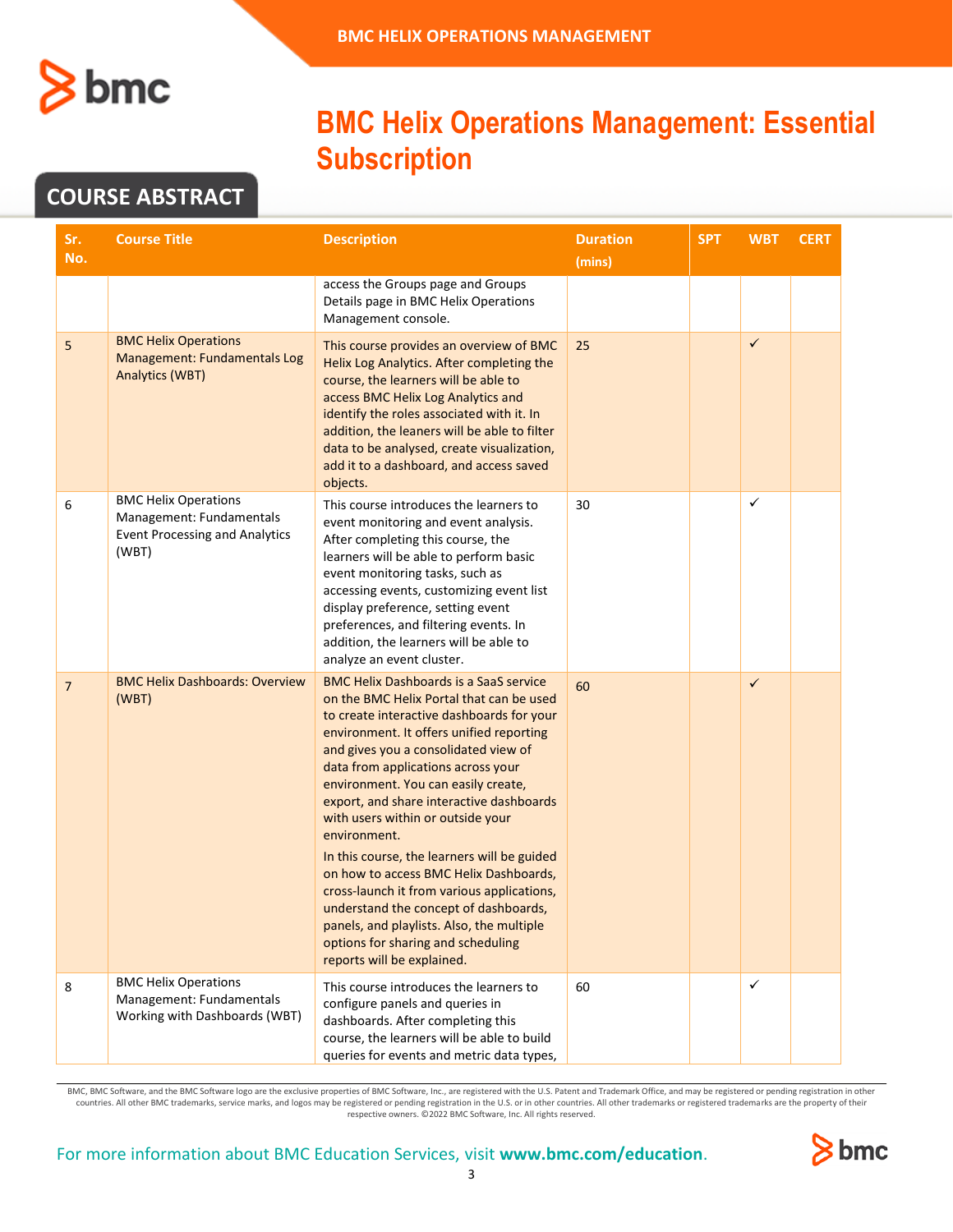

## **COURSE ABSTRACT**

| Sr.<br>No.  | <b>Course Title</b>                                                                                                      | <b>Description</b>                                                                                                                                                                                                                                                                                                                                                                                                                                  | <b>Duration</b><br>(mins) | <b>SPT</b> | <b>WBT</b>   | <b>CERT</b> |
|-------------|--------------------------------------------------------------------------------------------------------------------------|-----------------------------------------------------------------------------------------------------------------------------------------------------------------------------------------------------------------------------------------------------------------------------------------------------------------------------------------------------------------------------------------------------------------------------------------------------|---------------------------|------------|--------------|-------------|
|             |                                                                                                                          | inspect the query, and add data sources.<br>In addition, the learners will be able to<br>configure annotations, links, and<br>variables in dashboards.                                                                                                                                                                                                                                                                                              |                           |            |              |             |
| $\mathsf g$ | <b>BMC Helix Operations</b><br>Management:<br><b>Fundamentals Implementing</b><br><b>Alarm Policies (WBT)</b>            | This course introduces the learners to<br>alarm policies. In this course, the<br>students will learn about different types<br>of alarm generation conditions and<br>threshold conditions. The students will<br>become familiar with instances for<br>alarms, post-trigger actions for alarm<br>events, policy precedence, and baselines.<br>In addition, the students will learn to<br>work with alarm policies and use out-of-<br>the-box polices. | 60                        |            | $\checkmark$ |             |
| 10          | <b>BMC Helix Operations</b><br>Management: Fundamentals<br>Monitor Policies (WBT)                                        | This course introduces the learners to<br>monitor policies. In this course, the<br>students will learn to create a monitor<br>policy that involves adding monitoring<br>configurations, setting a polling interval,<br>deactivating agent side collection, and<br>configuring variables. In addition, the<br>students will learn to work with monitor<br>policies and use out-of-the-box monitor<br>polices.                                        | 40                        |            | ✓            |             |
| 11          | <b>BMC Helix Operations</b><br>Management: Fundamentals<br><b>Generating Events from Logs</b><br>(WBT)                   | This course teaches the learners to<br>create alerts in BMC Helix Log Analytics.<br>In addition, the students will learn to add<br>log event panels in BMC Helix<br>Dashboards and view log events in BMC<br><b>Helix Operations Management.</b>                                                                                                                                                                                                    | 30                        |            | $\checkmark$ |             |
| 12          | <b>BMC Helix Operations</b><br>Management: Fundamentals<br>Aggregating Events using<br><b>Correlation Policies (WBT)</b> | This course introduces the learners to<br>correlation policy. The course explains<br>how a correlation policy helps in<br>aggregating events based on set<br>conditions. At the end of the course, the<br>learners will be able to create correlation<br>policies and view aggregated events.                                                                                                                                                       | 20                        |            | ✓            |             |
| 13          | <b>BMC Helix Operations</b><br>Management: Fundamentals<br><b>Event Policy (WBT)</b>                                     | This course introduces the students to<br>event policies. The students will learn to<br>create a basic enrichment event policy.<br>In addition, the students will learn about<br>the out-of-the-box policy templates and                                                                                                                                                                                                                            | 40                        |            | $\checkmark$ |             |